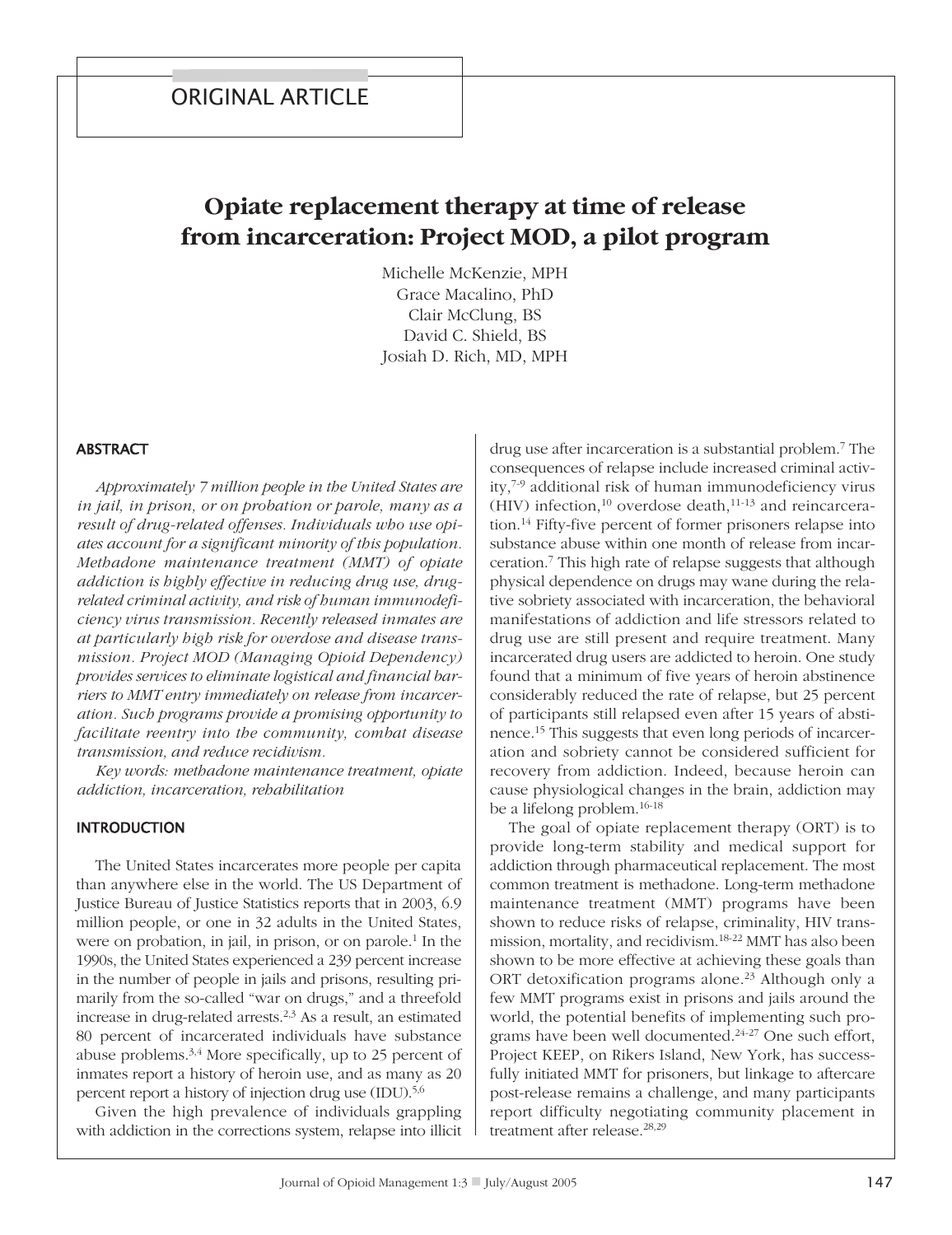Newly released prisoners are especially vulnerable to the heightened risks associated with relapse into illicit drug use. Satisfying basic survival needs including housing, income, and food, often supercedes their ability to focus on less immediate concerns, such as drug treatment and disease prevention. <sup>30</sup> To alleviate these problems, the Centers for Disease Control and Prevention and the World Health Organization recommend that individuals be provided with prevention programs that would seamlessly transition prisoners to the community. 27,31,32 Relapse into illicit drug use and the accompanying heightened risk of disease merit attention as a target for prevention efforts.

We describe here an ongoing service program designed to provide increased linkage to MMT at time of release from incarceration, and offer our practical experience for others in the opiate treatment community in hopes of encouraging creation of similar programs.

#### PROGRAM DESCRIPTION

Our program, Project MOD (Managing Opioid Dependency), is a five-year, federally funded service initiative that aims to reduce recidivism, improve health, and increase personal stability among opiate-addicted exoffenders through linkage to MMT. Project MOD is housed in the Miriam Hospital, a well-established, nonprofit hospital in Providence, Rhode Island. The project is funded by the Center for Substance Abuse Treatment (CSAT), an agency of the Substance Abuse and Mental Health Services Administration (SAMHSA).

Members of the RI Department of Corrections staff provide referrals for interested inmates with a history of opiate addiction. Recruitment is now almost entirely from jail or prison, but during the startup stage of the project individuals were also enrolled who had been recently released from incarceration. Project MOD staff screen inmates to establish addiction and treatment history and whether MMT is practical (i.e., can the inmate afford it; is there a geographically convenient clinic; is there an existing debt with the clinic; is s/he committed to the rigors of clinic—daily attendance, regular meetings, regular toxicology screens; does s/he have daily transportation, etc.). While clients are still incarcerated, we work with them to facilitate and ensure entry into MMT within 24 to 48 hours of release. These efforts include arranging an appointment with an MMT program, acquiring documentation necessary for clinic entry (i.e., legal identification and social security card), and arranging transportation to the first clinic appointment.

After clients are released and enter a community treatment program, we provide temporary financial assistance for treatment costs (100 percent coverage for 12 weeks and 50 percent for the next 12 weeks). During screening, each client creates an individualized work plan that delineates the steps needed to help ensure payment for treatment costs when program financial assistance ends. Project MOD staff meet with the client several times in the first six months to reassess the plan and provide assistance with job referrals and training, applications for Medicaid or other insurance, and state-subsidized treatment slots. Additionally, throughout program participation, staff provide referrals for healthcare, housing, and other social services. Clinical care is entirely managed by the MMT program staff.

Project MOD has an annual budget of \$450,000 in direct costs; the average cost per Project MOD client is \$2,665, of which approximately \$1,500 amounts to fees paid to the methadone clinics. The remaining costs include personnel, local travel for staff (e.g., to the Department of Corrections, area methadone clinics, the Social Security Administration, the Department of Motor Vehicles, Vital Records in the Department of Health, etc., all of which is service oriented and does not pertain to the evaluation aspects of the project), staff training, transportation assistance for clients (i.e., bus tickets and cab rides for the first clinic visit, when necessary), and assistance with paying for identification cards and birth certificates.

The RI Department of Corrections and all of the state's MMT facilities have been partners in the effort to develop and implement this program. We rely on RI Department of Corrections staff, including discharge planners, medical personnel, and counselors, for referrals. The RI Department of Corrections permits MOD staff to be present during inmate informational sessions, facilitating outreach to potential clients. Collaboration with MMT facilities includes special billing arrangements; providing space for MOD staff to meet with clients; and communicating discharge status, length and dates of treatment, and results of urine toxicology screens (all information is shared only with client's consent). Additionally, methadone clinics have been flexible with appointments, understanding that release dates may change unexpectedly.

Project MOD follows clients for one full year with assessments at baseline, six months, and 12 months. Data are gathered through client self-report, methadone clinic chart review, and RI Department of Corrections records. An interview combining the Addiction Severity Index (ASI) and CSAT-mandated Government Performance and Results Act (GPRA) measures seven general areas: 1) medical status, 2) psychiatric status, 3) substance use, 4) employment/support status, 5) legal status, 6) family history, and 7) family/social relations. Methadone clinic chart review is used to measure clinic attendance, methadone dosing, and urine toxicology results. Review of public corrections records is used to measure reincarceration.

#### PRELIMINARY RESULTS AND PRACTICAL EXPERIENCE

Between May 2003 and September 2004, we enrolled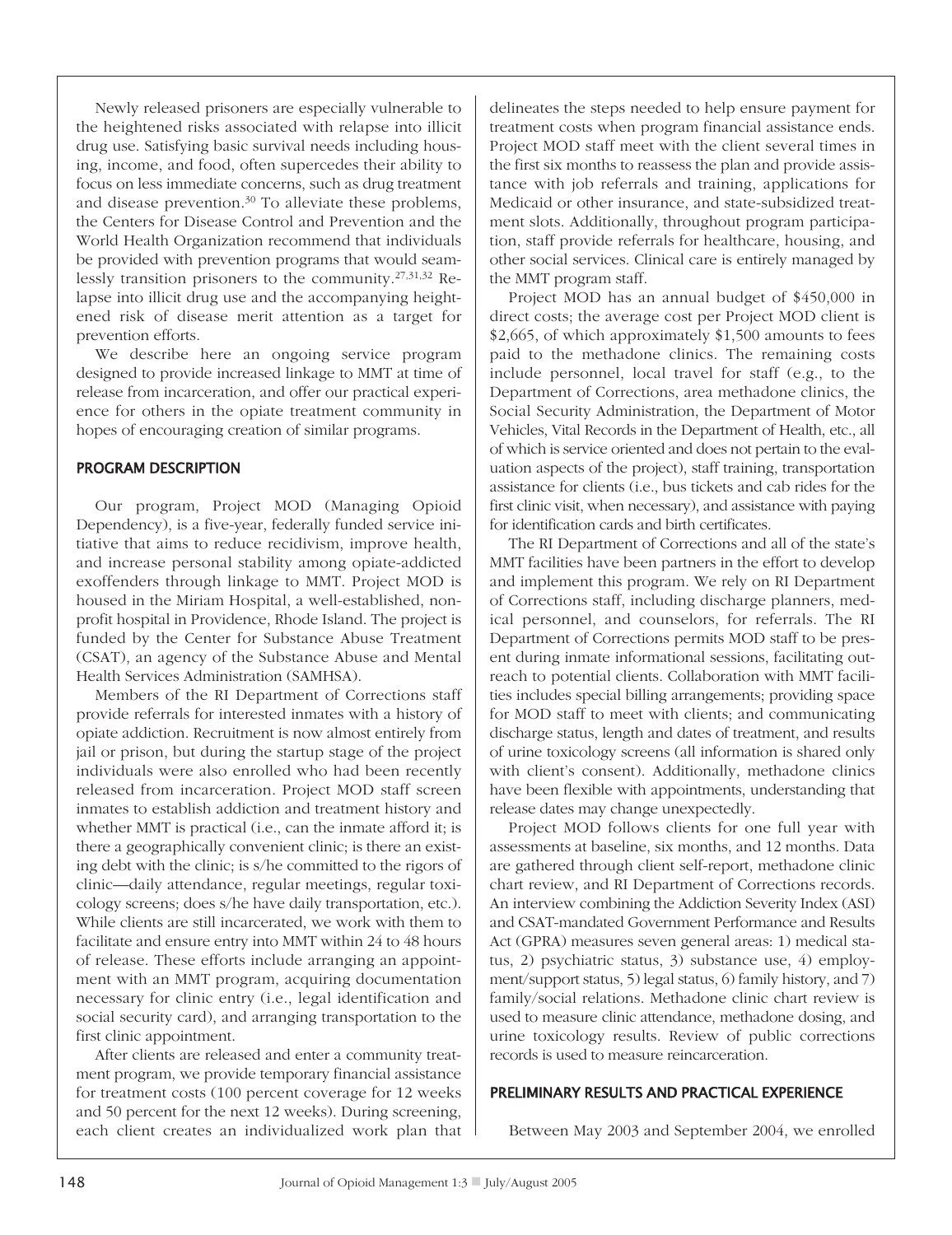217 clients. At baseline, clients were 64 percent male, 70 percent Caucasian, 13 percent Latino, and 11 percent African American. In the 30 days before assessment, many reported being unstably housed: 13 percent were homeless, 14 percent were institutionalized (prison or jail), and 53 percent stayed with friends or family. Many struggled with mental health issues that persisted for at least two weeks in the 30 days before assessment—30 percent had serious depression; 38 percent had anxiety; and 33 percent had difficulty understanding, concentrating, or remembering. Only 11 percent had received inpatient, outpatient, or emergency mental health treatment. Illicit and polydrug use was substantial: 90 percent of clients reported illegal drug use in the last 30 days. The most common drug was heroin (81 percent), followed by cocaine (43 percent). Notably, 73 percent also reported recent illicit drug injection, and 38 percent reported sharing syringes and other paraphernalia.

Of the 217 enrolled clients, 175 had completed six months in the project by September 2004. Approximately one-half (46 percent,  $n = 81$ ) were still in treatment at six months. Of the 54 percent  $(n = 94)$  who left MMT, we have completed six-month interviews for 79. Of those, 38 percent were discharged owing to their inability to pay for treatment costs, 34 percent were discharged owing to reincarceration, and 25 percent left on their own against staff advice. Overwhelmingly, project participants reported that they would have been unable to enter MMT without the assistance provided by the project.

The quantifiable results to date are promising, and our subjective experiences reflect that as well. For instance, attitudes at the RI Department of Corrections initially fell in line with many other correctional and substance abuse treatment settings that stigmatized MMT as "just another drug," and total abstinence the only worthwhile goal. Attitudes toward methadone as a viable treatment option have gained considerable ground in the last two years, however, and the RI Department of Corrections has been a true partner in developing and implementing Project MOD. This is evidenced in part by the array of staff in all of the security facilities from whom we receive referrals, by our invitations to speak before the parole board, and by our regular involvement in discharge planning meetings and training.

Tight-knit collaboration with the methadone treatment facilities has likewise been crucial and productive. Special billing arrangements, transferring between clinics, and clinic discharge and re-entry have all gone smoothly. Each of the clinics has been welcoming of project staff and helped to facilitate our meeting with clients. Although not all clinics were accustomed to working with recently released inmates, they have trained staff regarding the federal regulations that specify slightly different entry criteria for those individuals. Likewise, clinics accommodated last-minute rescheduling of appointments that occurred as a result of sudden changes in prison release dates. In short, the clinical and correctional staffs' investment in providing services for this population has been crucial to ensure prompt treatment entry.

Our results are preliminary. We plan to examine many outcomes, including risk behaviors (self-reported drug use and injection behaviors, urinalysis results from chart review), reincarceration (incarcerated for old offense) versus recidivism (incarceration for new offense), length of stay in treatment, and length of time between prison release and clinic initiation.

# **DISCUSSION**

Project MOD is one of few projects to provide linkage to MMT and funding support for individuals recently released from incarceration. The vision behind Project MOD is that linking individuals to treatment, covering treatment costs, and assisting with referrals for other needs contributes to the stability clients need to sustain long-term treatment. Preliminary evidence supports this vision. We have reached this underserved population and provided support for entering and continuing treatment. We have formed strong partnerships with the RI Department of Corrections and community methadone programs that lay the groundwork for further development of this program.

## Financial assistance

Although considerable effort goes into arranging all the logistical details for treatment initiation and providing medical and social service referrals, it is clear that the project's most desired service is temporary financial assistance. This is not surprising, because a significant barrier to methadone treatment is the cost. For example, in Rhode Island, the cost of MMT programs averages more than \$80 per week. As a result, MMT is not feasible without stable employment or assistance through a thirdparty payer.

#### Financial discharge

Although approximately one-half of Project MOD clients remained in treatment at six months, treatment was interrupted for one in five clients owing to their inability to pay at the end of MOD financial assistance. In general, this is a suboptimal outcome, because heroinaddicted patients who undergo short-term MMT frequently relapse. Since the project's inception, we have been aware of the possibility of financial discharge and have addressed this problem in the following ways:

• pre-enrollment emphasis on the possibility of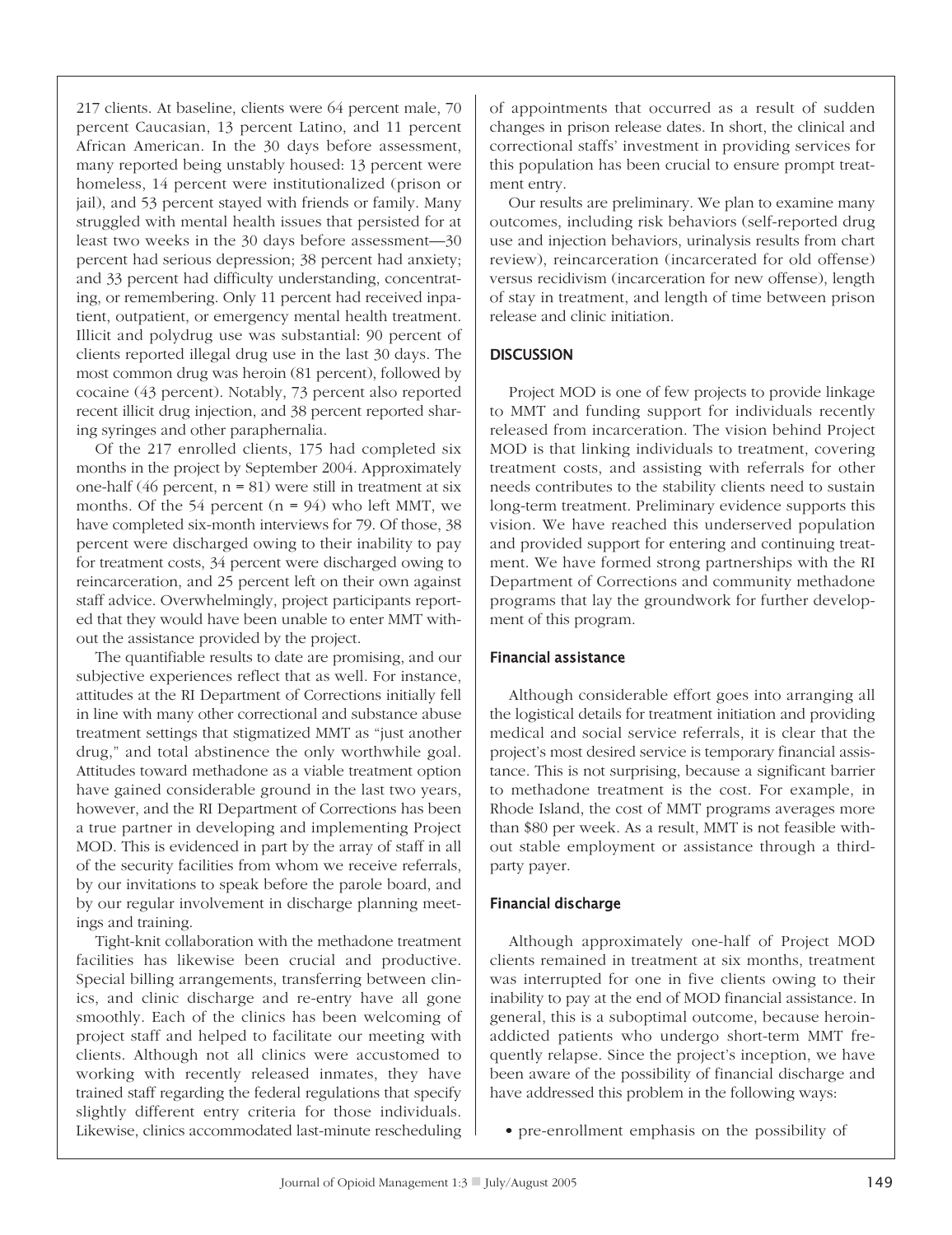financial discharge to clients thinking about entering treatment and completing a work plan with each client to develop concrete steps toward paying for treatment when the project no longer does so; and

• working with clients to pursue third-party payers (e.g., Medicaid, state-subsidized treatment slots) and referrals for job training and placement (although these resources are scarce).

In response to the fact that one-fifth of MOD clients have undergone financial discharge, despite these continued efforts, we have recently adopted the strategy of offering the choice of a four-month treatment episode—eight weeks ramping up and maintaining a therapeutic dose, and an approximately eight-week taper—the cost of which is fully covered by Project MOD. Although far from optimal, this option may provide protection and stability during the initial transition back into the community. Additionally, a completed short-term treatment episode may be a steppingstone to longer-term treatment in the future.

## comparison of public costs

Although MMT costs are a barrier for many individuals, it may be cost effective at the policy level in comparison to the costs of incarceration. The average annual cost of incarceration is at least \$22,630 per inmate in state or federal prison. <sup>33</sup> Conversely, the annual cost of MMT (based on average costs at Rhode Island clinics of \$75 to \$90 per week) is approximately \$4,420. There may be additional costs in supporting individuals recently released from incarceration, such as social services and governmental support (e.g., welfare, food stamps, etc.). As individuals stabilize in MMT, however, many are able to secure employment, obviating the need for some social services. Therefore, an emphasis on substance abuse treatment could mean governmental savings over the costs of incarceration and offsetting of social service costs.

## **Limitations**

The results we present here are primarily from practical operational experience, meant to inform other agencies interested in providing similar services. Because this is a service initiative, the outcomes that we report may not be generalizable to all incarcerated opiate-addicted individuals. For instance, there was a selection bias because all our clients sought out MMT services. We had contact only with those who were specifically interested in MMT and needed assistance in accessing that treatment. Also, MMT is not appropriate for all people who use heroin.

Currently, minorities are under-represented in our client population. Although whites account for 70 percent of our clients, they make up only 50 percent of the incarcerated population. <sup>34</sup> Although there are not accurate numbers regarding race of heroin users in Rhode Island, a reasonable indicator would be new HIV infection rates and IDU-related HIV infection rates, both of which indicate a higher percentage of minority IDUs than are represented in the Project MOD sample. <sup>35</sup> This discrepancy, in part, reflects under-representation of minorities in Rhode Island methadone clinics, where whites comprised 80 percent of patients treated for heroin addiction in 2003. <sup>36</sup> We are attempting to address this problem by collaborating with local minority service organizations to increase the diversity of our outreach.

Our efforts for recruiting women have been more successful, owing in large part to our collaboration with the Women's Division at the RI Department of Corrections. We seek to recruit women to represent at least one-third of our clients. This is the ratio consistently reported in the literature for heroin users in the community. This is also the ratio of men to women being treated in Rhode Island for heroin addiction, although it is a considerable overrepresentation of women as compared to their numbers in the prison population (6 percent). 34,36

# **CONCLUSION**

The demand for linkage and funding support through Project MOD underscores the public health importance of facilitating continuous and sustained care during the transition from prison to the community. The intense cooperation with the RI Department of Corrections and MMT programs facilitated by Project MOD has produced promising results. Nearly one-half of our baseline clients remained in treatment at six months, and even those who were discharged received important protection from relapse during the high-risk period immediately after incarceration. Overwhelmingly, our clients reported that they could not have entered MMT without assistance from Project MOD. Through analysis of our six- and 12-month assessments, we hope to demonstrate that immediate MMT linkage and funding at time of release from prison decreases recidivism and improves health and personal stability, thereby improving the community's health. Data from small demonstration projects such as Project MOD may be helpful in convincing policymakers, correctional administrators, and the general public of the merits of this approach.

# **ACKNOWLEDGMENTS**

*The work described was supported by grant number H79-TI-014562 from The Center for Substance Abuse Treatment of the Substance Abuse and Mental Health Services Administration (SAMHSA CSAT), grant number P30-AI-42853 from the National Institutes of Health, Center for AIDS Research (NIH CFAR), and in part by a grant from the Medicine as a Profession Program of the Open Society Institute. Its contents are solely the responsibility of the authors and do not necessarily represent the official views of the awarding agencies. This project would not*